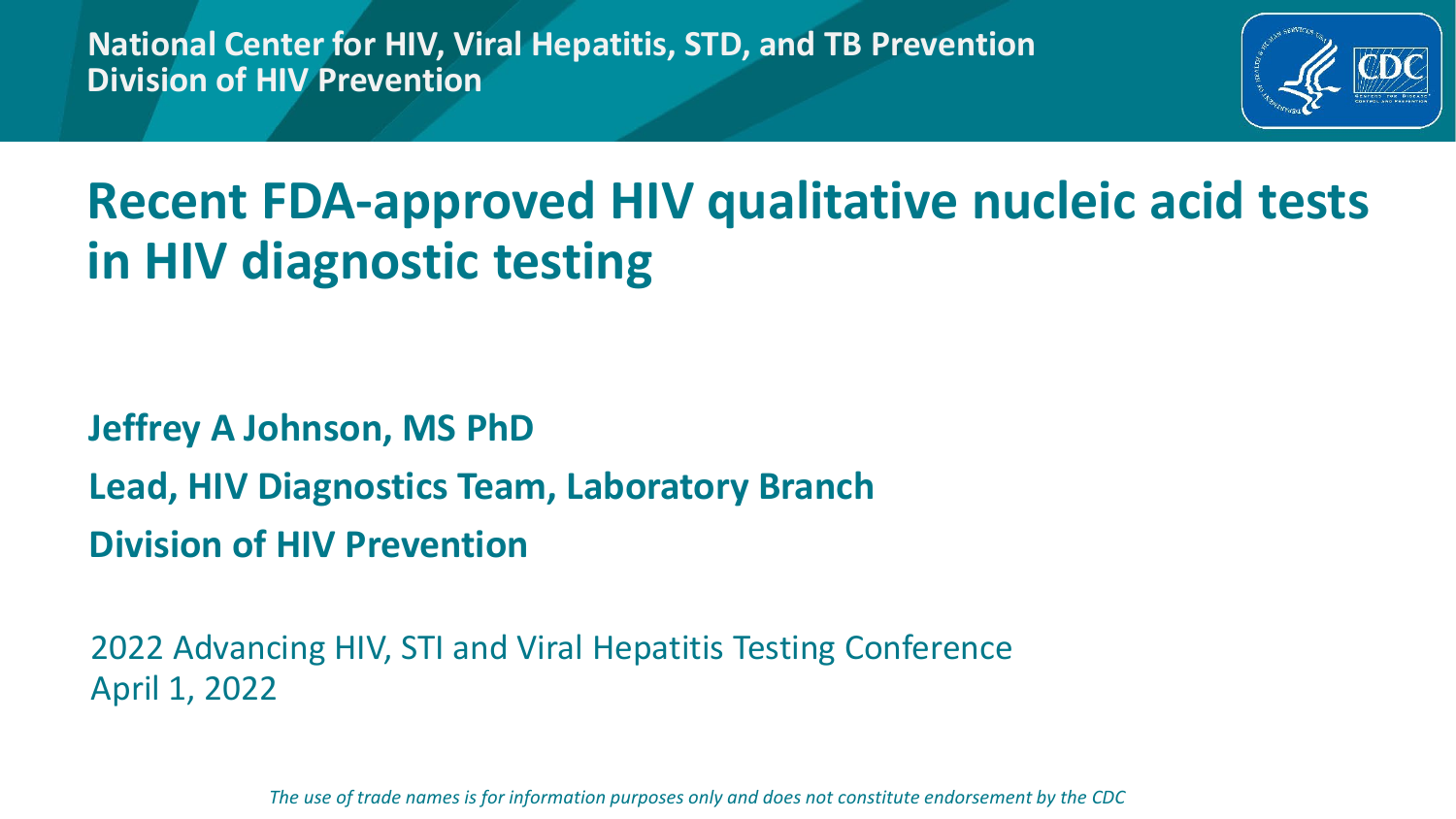## **Recently Approved Diagnostic HIV Qualitative Nucleic Acid Tests**

- **Two automated HIV nucleic acid tests (NATs) were approved in 2020 by the U.S. Food and Drug Administration (FDA) for diagnostic use:** 
	- cobas[® HIV-1/HIV-2 Qualitative](https://www.fda.gov/media/141100/download) test (Roche Molecular Systems Inc., Branchburg NJ)
	- Aptima® HIV-1 Quant Dx Assay (Hologic Inc., San Diego, CA)
- **Proposed uses of** *these* **diagnostic HIV qualitative NATs in the recommended HIV diagnostic algorithm for persons** *not* **on PrEP and considerations for their use in alternative algorithms**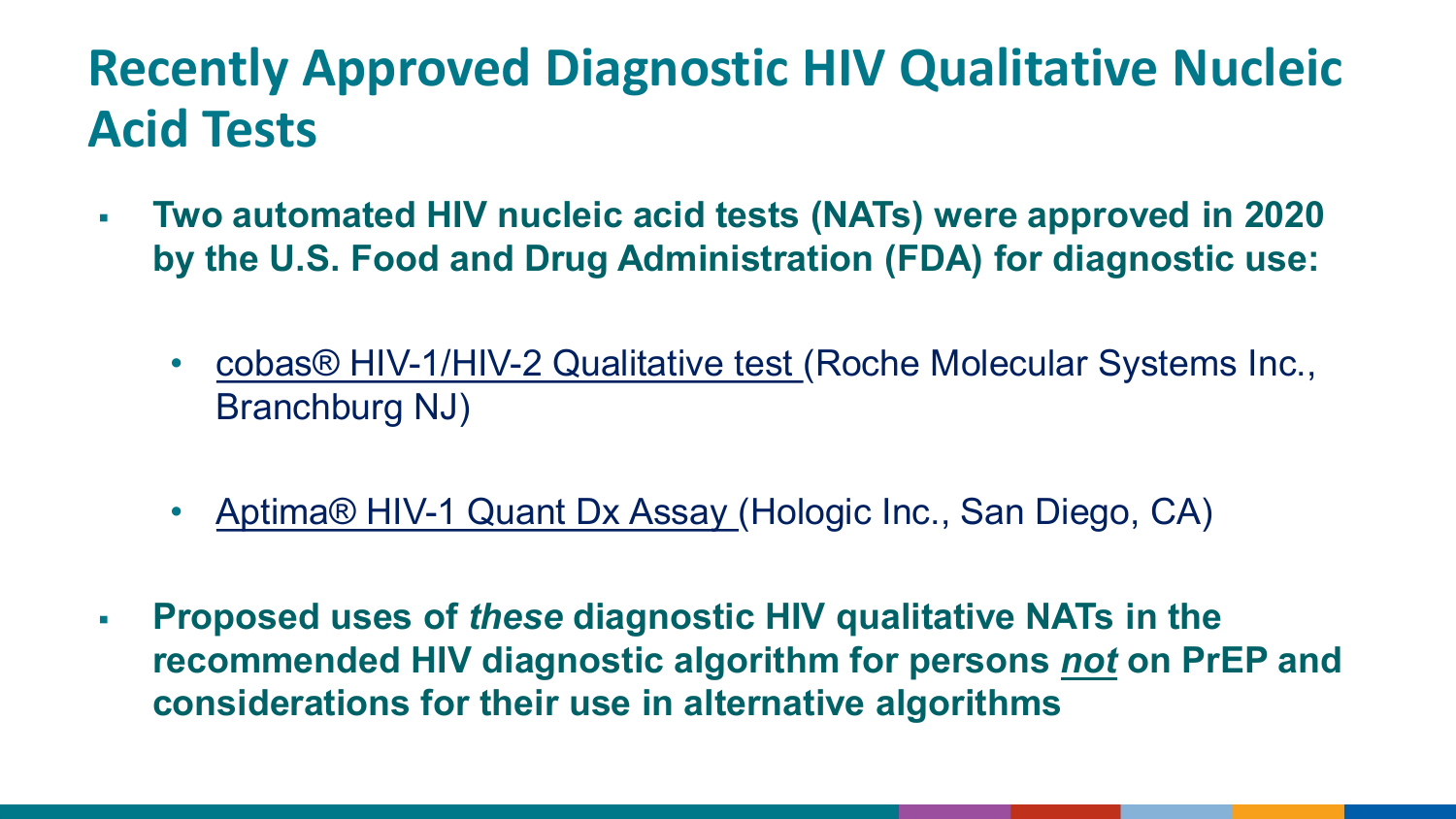# **Potential use in the Recommended HIV Diagnostic Algorithm**

Clinical Settings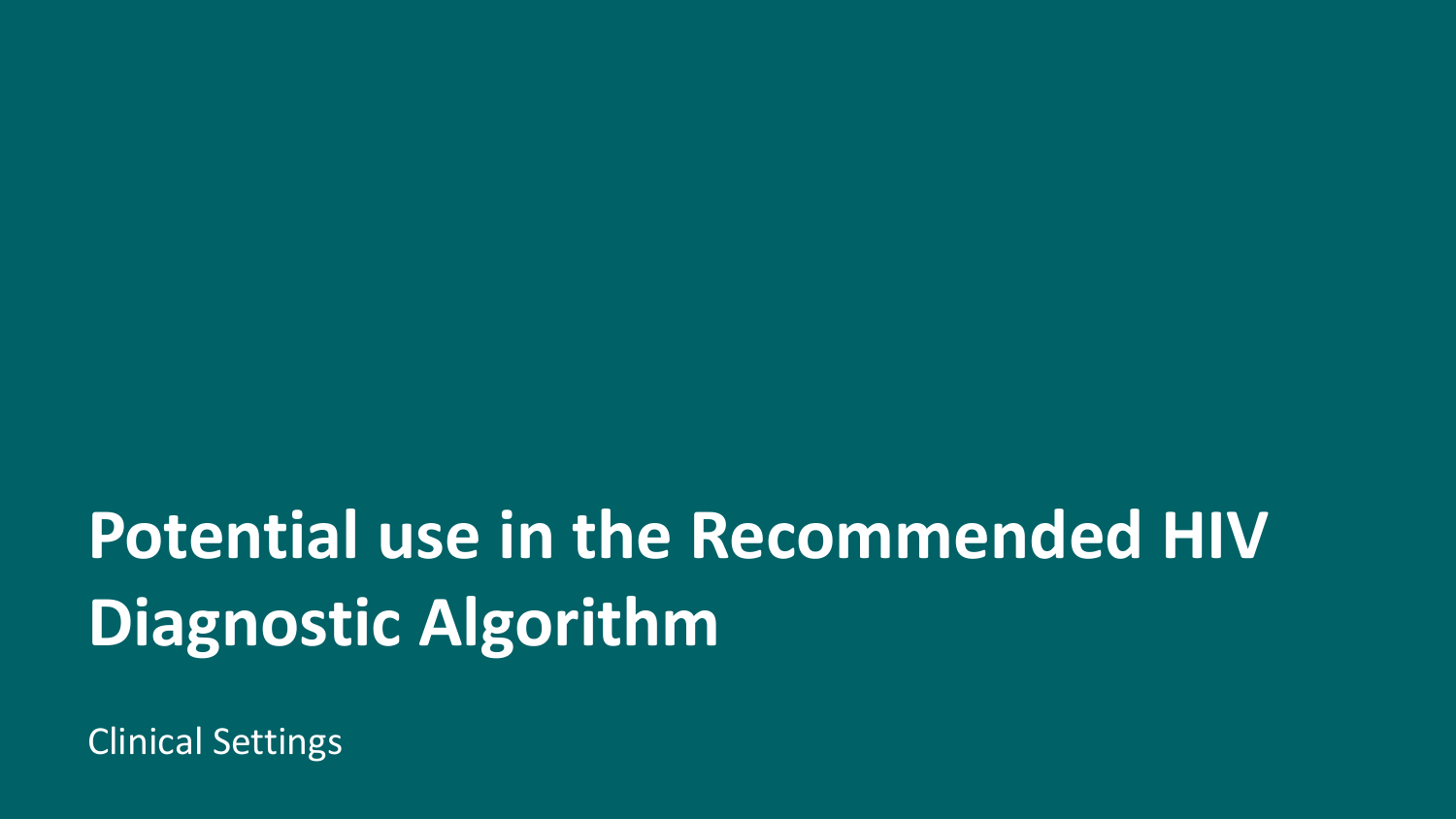## *Recommended* **HIV Diagnostic Algorithm**

#### **Remains 1) Combo IA (+)→ 2) Ab Diff IA (-/IND)→ 3) Qual RNA**

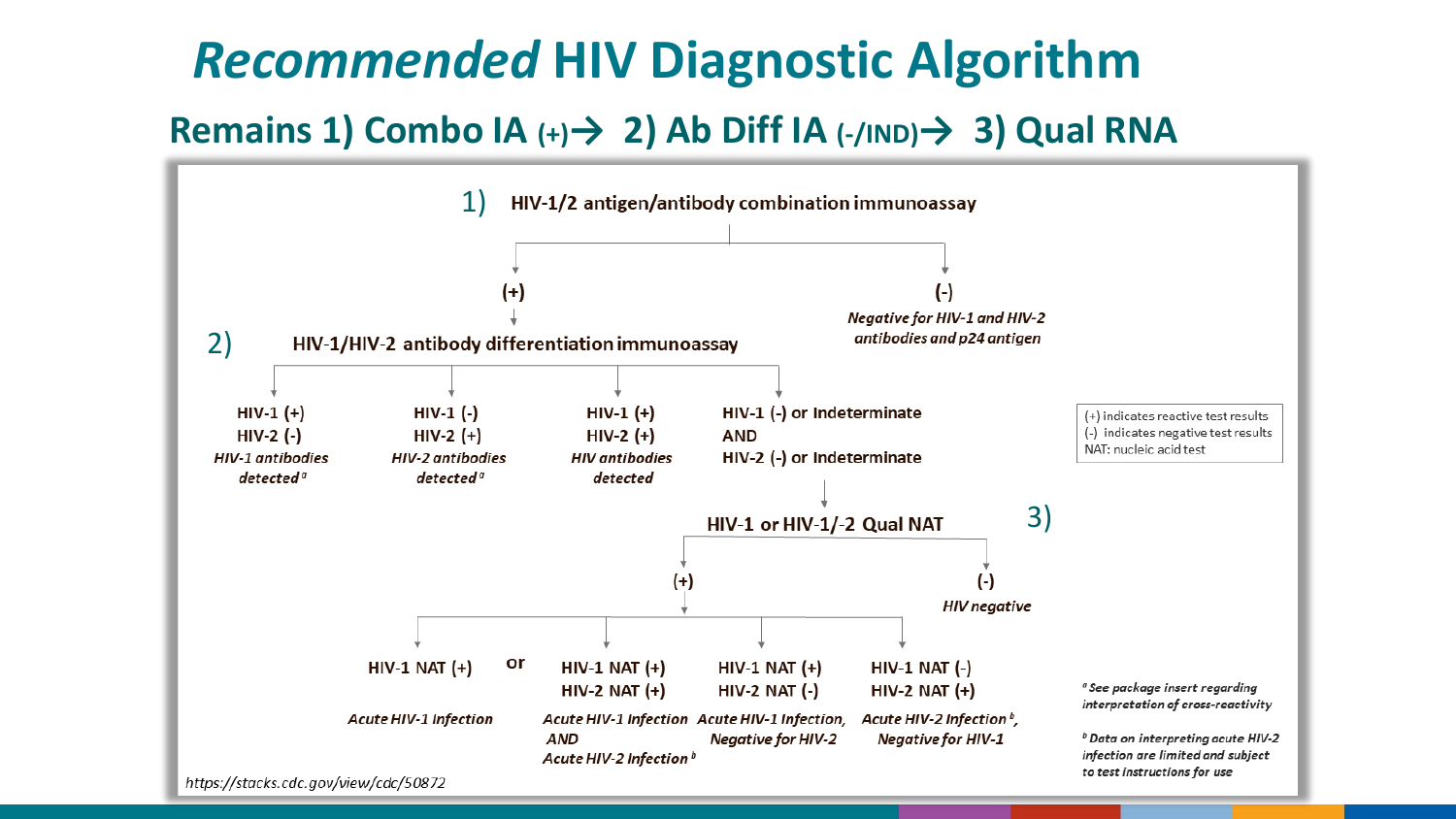## **Potential use of Diagnostic NATs as the secondstep test**

Alternative Algorithms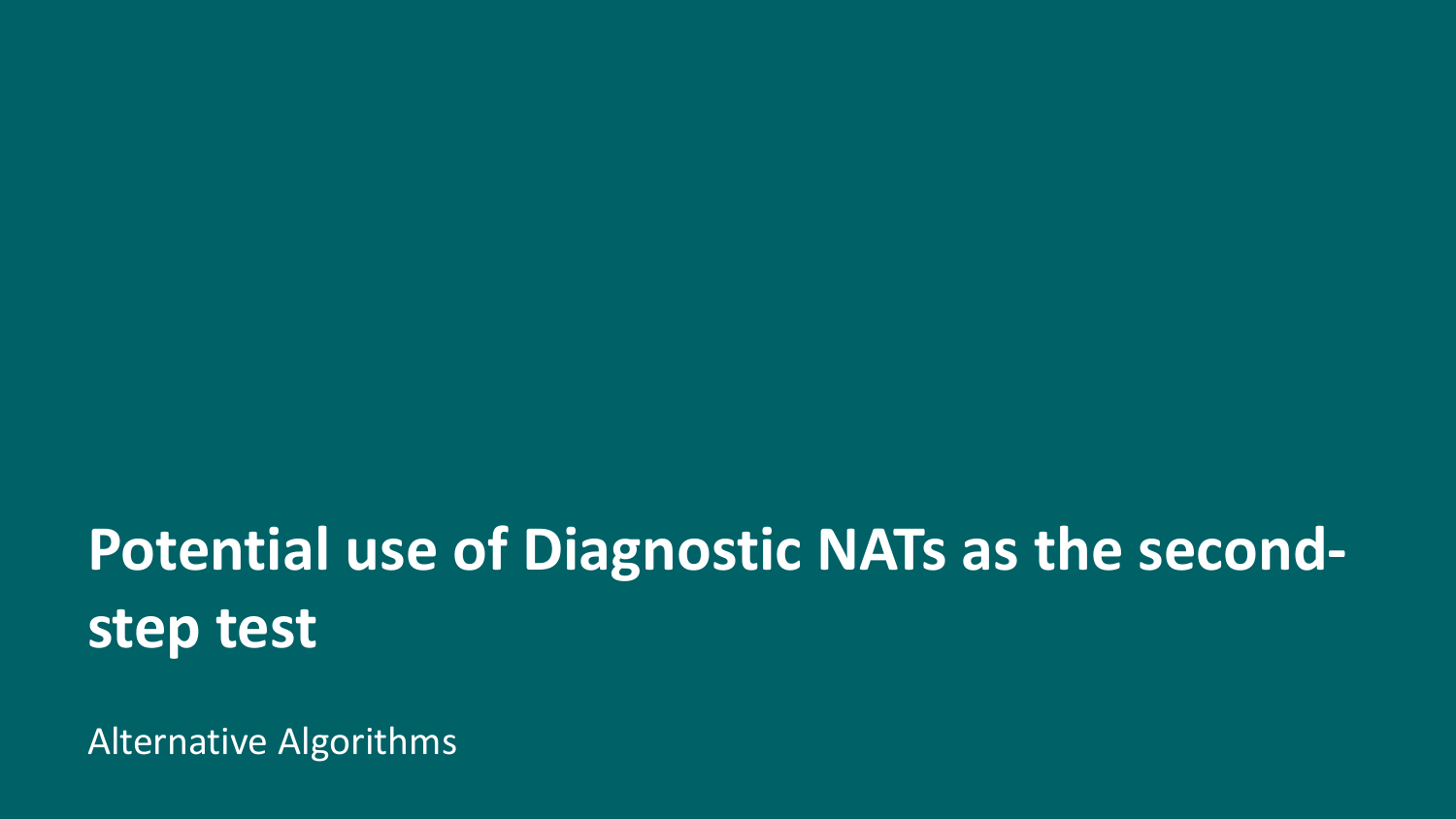## **Alternative use of an HIV-1 NAT at the Second Step of an HIV Diagnostic Algorithm**

**Includes dual claim Qual/Quant NATs**

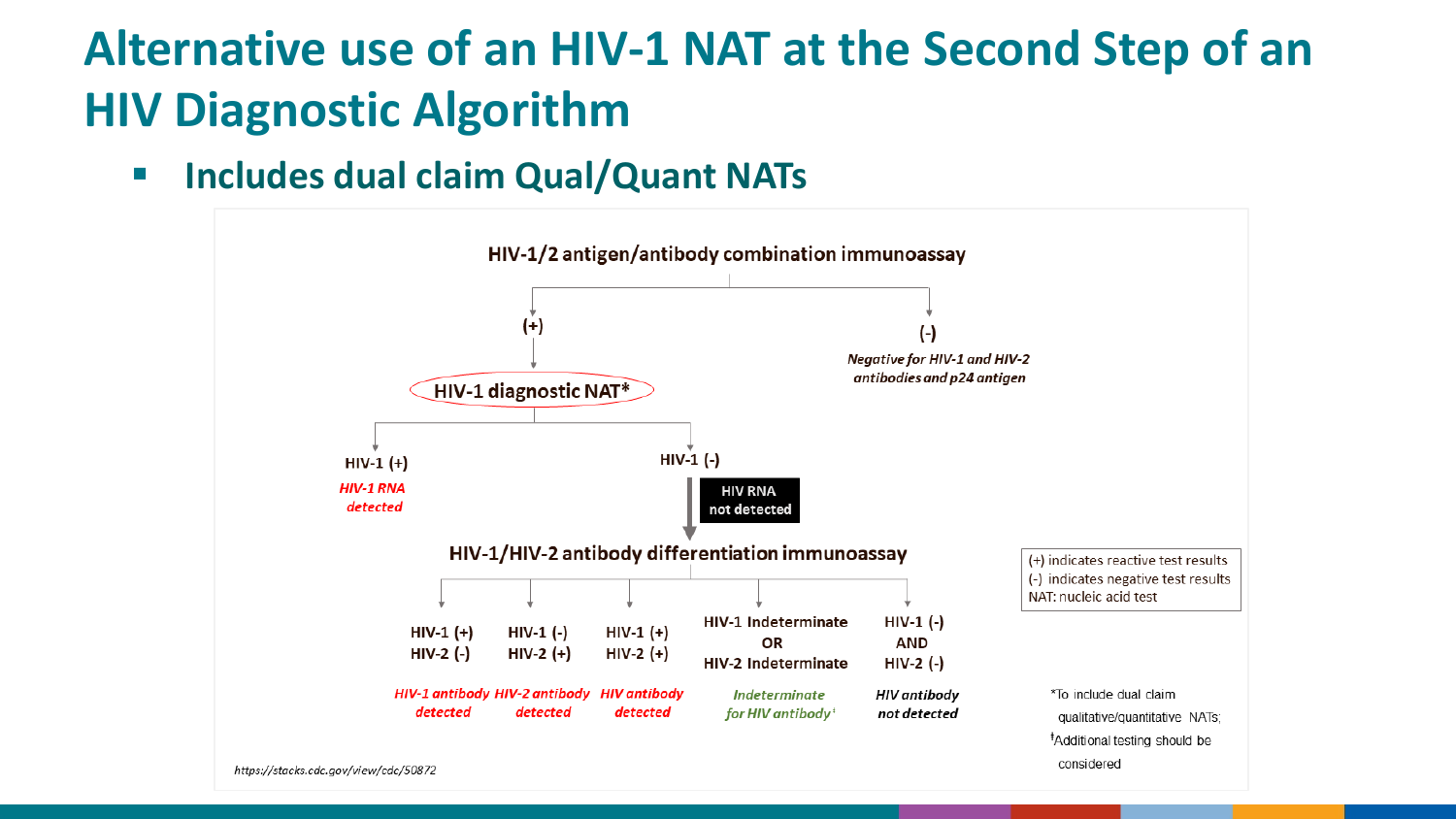## **Alternative use of an HIV Differentiation NAT at the Second Step of an HIV Diagnostic Algorithm**

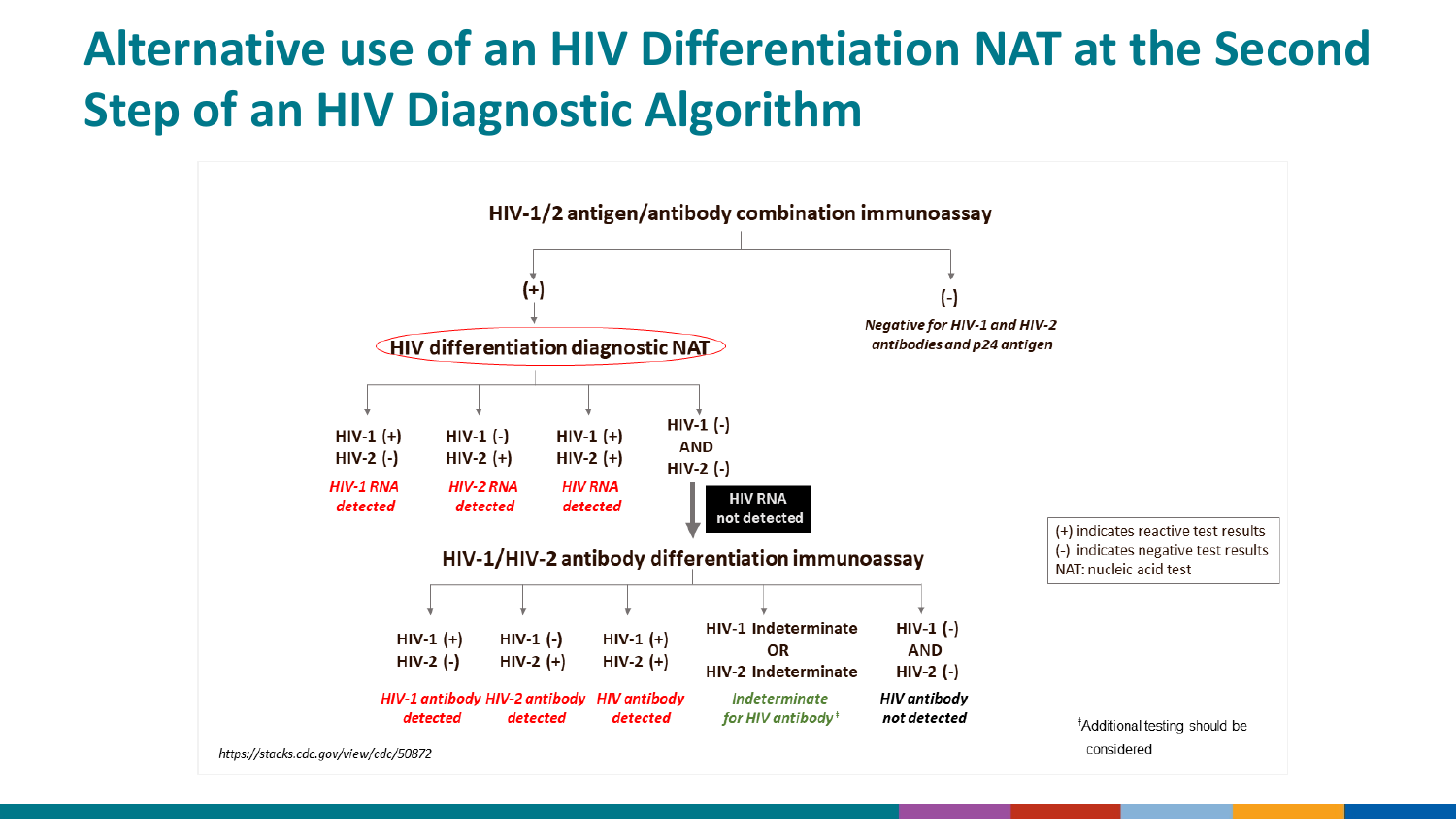## **Recently Approved Diagnostic HIV Qualitative Nucleic Acid Tests - Considerations**

- **Individual patient management vs PHL resources**
- **NAT costs and turn-around-time for small/medium vs large capacity labs; local HIV prevalence**
- **Impact of recommended PrEP monitoring on NAT volume for labs**
- **Appropriate follow-up testing for discordant serology / NAT results**
- **Inability to determine if infection is acute using 2nd-step NAT**